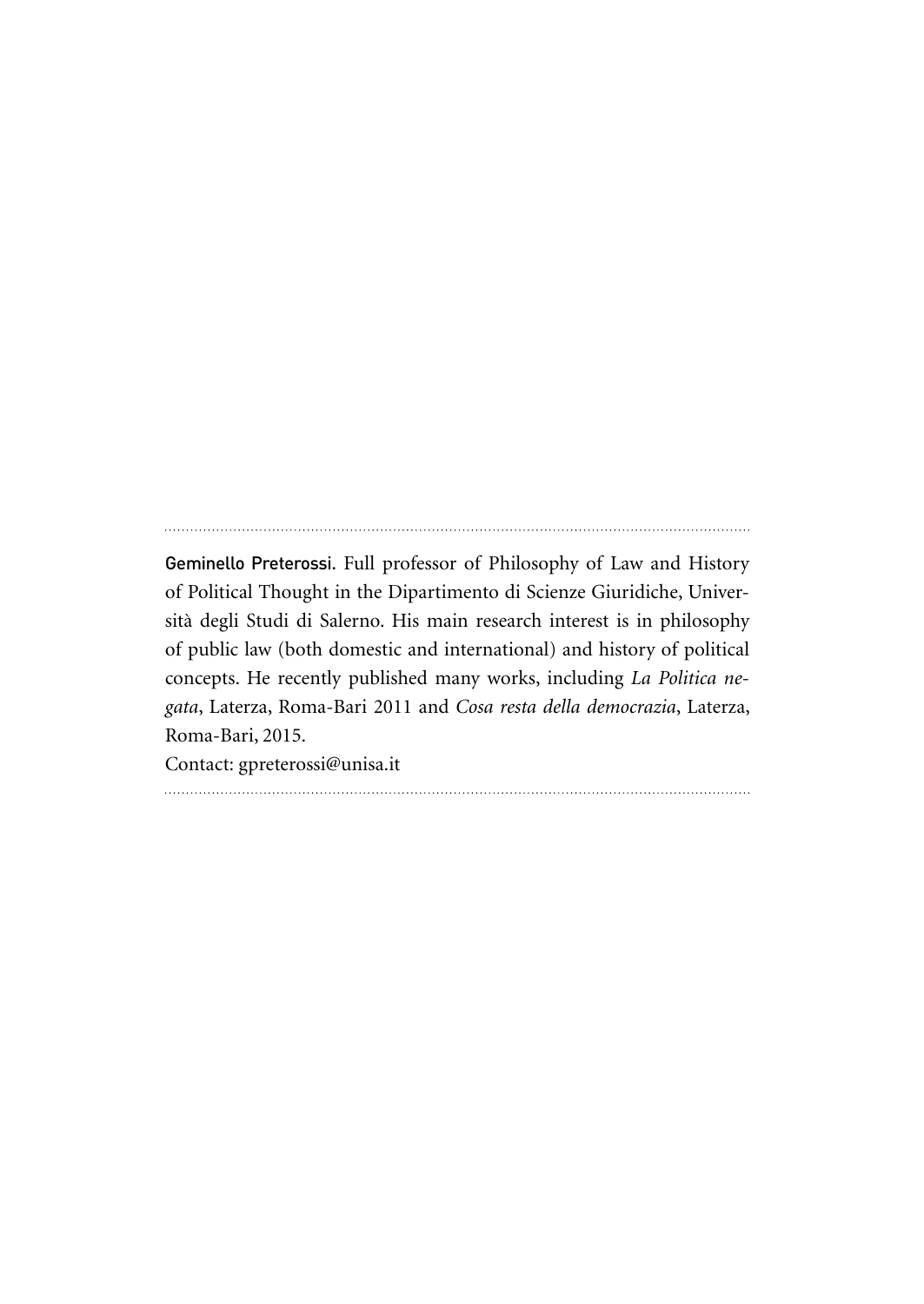# **The power and the sacred: the impossible goodbye?**

## **Between political theology and economic theology**

DOI:1017450/160106

#### Geminello Preterossi

Università degli Studi di Salerno

Reception date  $20<sup>th</sup>$  January 2015; acceptance date  $15<sup>th</sup>$  February 2016. This article is developed within a project research held at the Dipartimento of Scienze Giuridiche, Università degli Studi di Salerno

#### **Abstract**

What holds together the social order? This question recurs even in post-traditional conceptions of the social bond and, explicitly or implicitly, leads to the relationship between power and pre-political sources of the legitimacy. Secularization is not liberation from the religious. The fact that politics, with modernity, occupy the space of religion charges politics itself of a supplementary symbolic function. The economic theology is not a paradigm change: neither the obliteration of political theology and its replacement with a different model. The economic theology is a disguised political theology.

### **Keywords**

Political theology, economic theology, secularization, modernity, neoliberalism

#### **Resumen**

¿Qué es lo que mantiene el orden social? Esta pregunta está presente también en las concepciones postradicionales del vínculo social y, explícita o implícitamente, lleva a la relación entre poder y fuentes prepolíticas de la legitimidad. La secularización no significa liberarse de lo religioso. El hecho de que la política, con la modernidad,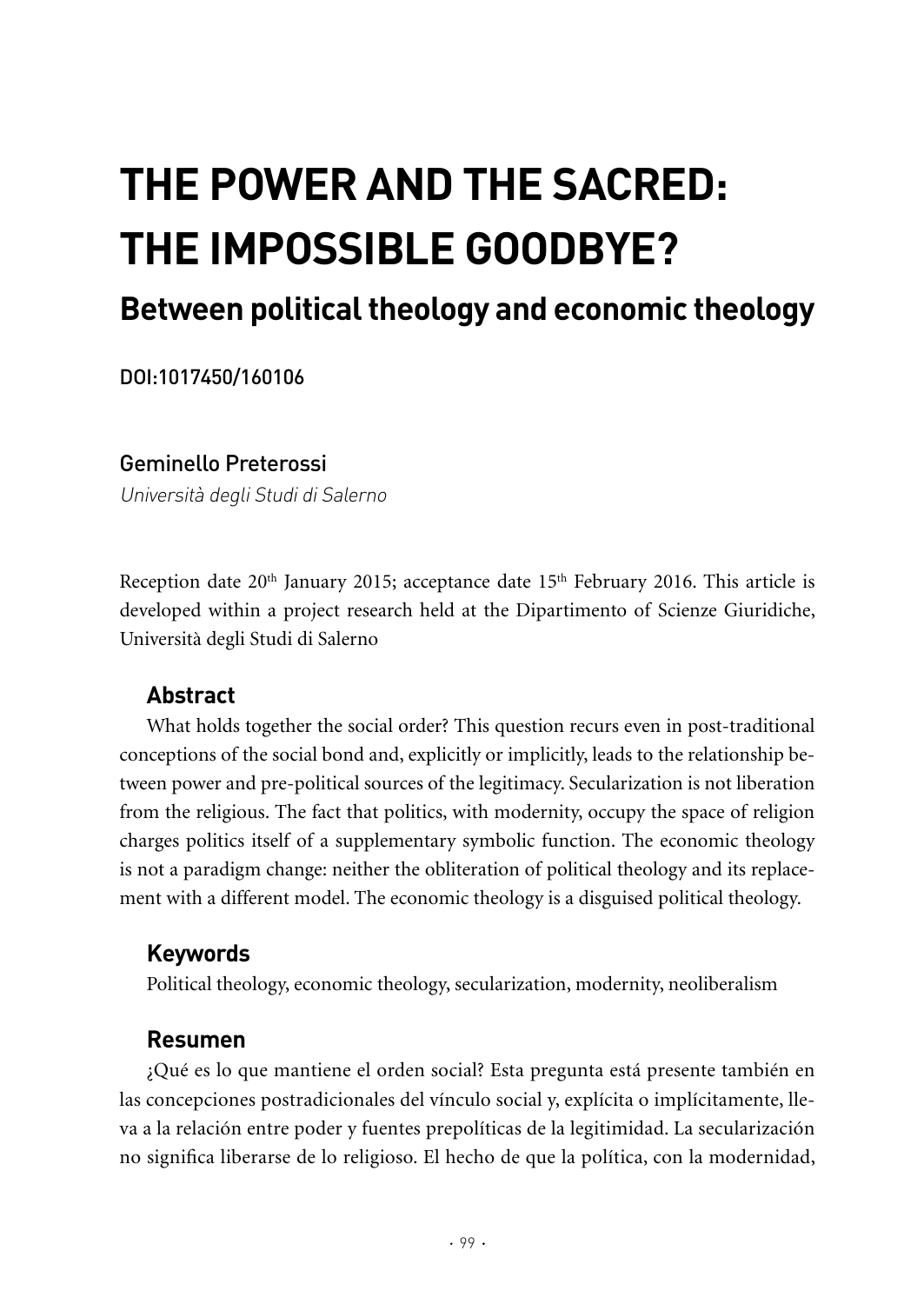sustituya a la religión carga a la política misma de una función simbólica suplementaria. La teología económica no es un cambio de paradigma, no es la eliminación de la teología política y su sustitución con un modelo diverso. La teología económica es una teología política disfrazada.

#### **Palabras clave**

Teología política, teología económica, secularización, modernidad, neoliberalismo

I will propose here a few considerations that are included in a larger study about the persistent link between the power and the sacred in modern and contemporary political thought. What holds together the social order? This question returns even in post-traditional conceptions of the social obligation and, explicitly or implicitly, leads to power and pre-political sources relationship, which are, for different reasons, covered with a sacred aura of legitimacy (that is the belief in the dutifulness of obedience). It is not surprising, considering that for most of human history that binding function is ensured by the religion. The same political power, in traditional societies, was the guarantor of order to the extent it could legitimize itself with respect to the sacred, from which it got its *auctoritas*. Verticality and obedience, community integration, collective beliefs and expectations, are semantic fields that convey the surplus of political affiliation, its difference from any other particular association: these notions and practices have something in common with the religious experience. From one point of view, while differing –politics has to do with power and conflicts, that is, with the secular order, with religion and with salvation– politics and religion can overlap and occupy –even though with different languages– the same region. In the name of salvation, power and conflicts may also be perceived as religious affairs: hence the constant struggle for hegemony or at least for the preservation of a public sphere of influence, as testified by the long history of the Holy Roman Church. At some point, however, with modernity, thanks to a number of steps that we usually call "secularization", the political and legal mediation replaces religion as a cohesive secular power. Such a replacement burdens the politics of symbolic functions that used to belong only to religion. Nevertheless, the cohesive and mobilizing forces of religious faiths resurface into the public sphere, especially if the political power is unable to manage that symbolic function. The world we live in takes it upon itself to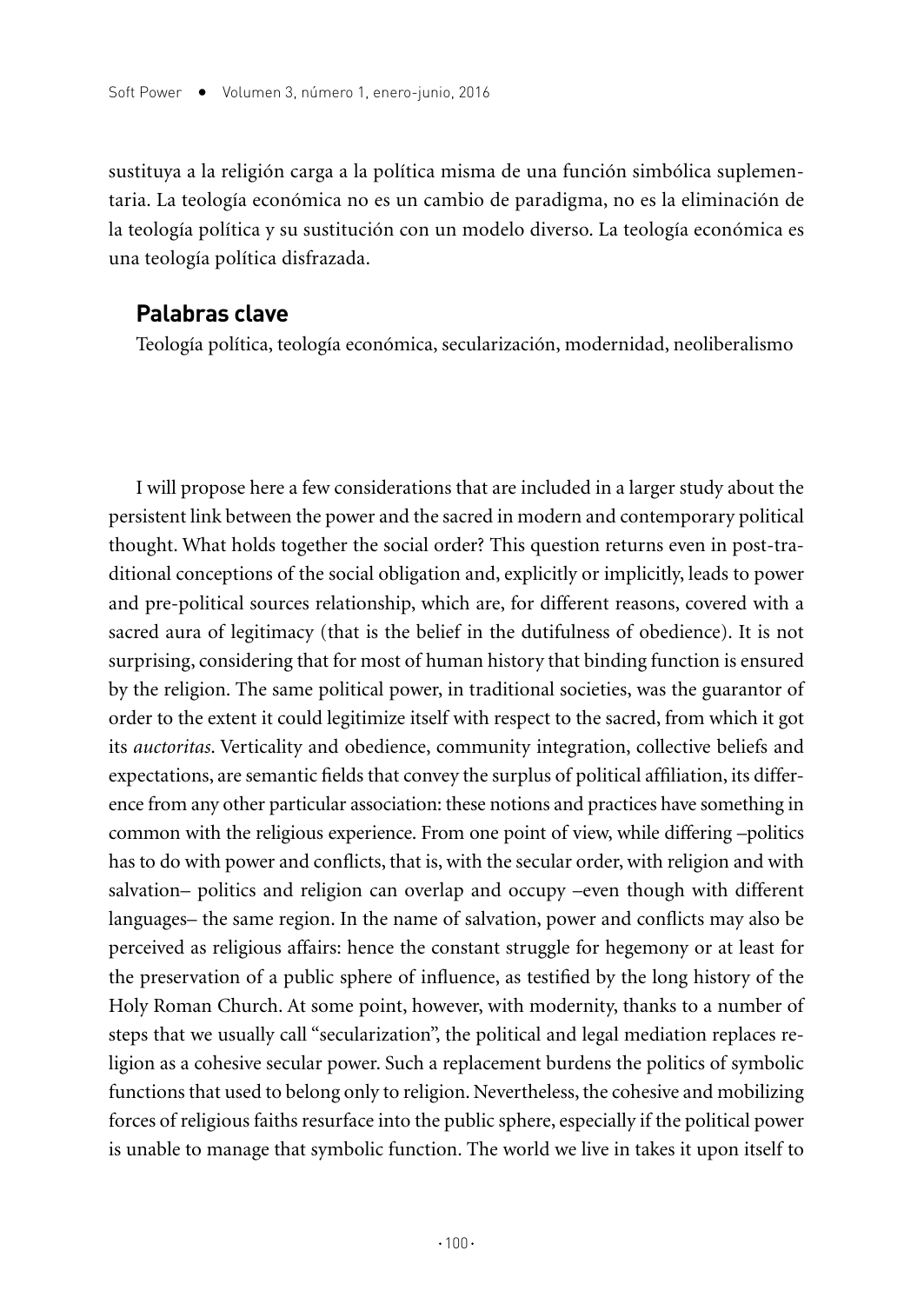show it every day: the end of political religions did not produce a global neutralized space, but the resurgence of devotional identities, not rarely politically aggressive. Clearly, in the modern secularization of power and law, something more complex than liberal neutrality was involved.

I am convinced that the idea of modern secular society emergence would be a liberation from religion, is misleading. The modern secularization was also, somehow, a form of political theology (although "secularized")1 . The same process of de-theologizing law was achieved replicating residues of the sacred in a secular form, and reproducing them artificially (the monarchical sovereignty represented as a symbol that unify the multitude of people in Hobbes, the myth of the constituent power, the general will of Rousseau, the Gramscian hegemony, to the populism theory of Ernesto Laclau). The symbolic dimension of the social pact, which allows the maintenance, has itself a "mythic-sacral" core. This inevitably leads condition, politics, law and economics spheres. If the reference center of social obligation shifts from politics to depoliticized law, or to the economy as an expression of a supposed rational "human nature", what does really determine the landslides in the legitimacy of the order? In my view, these tectonic movements, which invest the symbolic level, but also concern the balance of power between capitalism and democracy, are some of the causes that explain the current re-emergence of religion as an important element of public discourse. Obviously this is done by many different points of view: from the last Habermas, reflecting the pre-political resources of the democratic constitutional State and of those mythic-sacral rituals of discursive rationality, $^2$  to the conservative critique of modern societies as nihilistic, and underscore obsessive Islamist threat in the key of "clash of civilizations", to recent theories of economic theology.

Many knowledgeable propose the theory that today; the so-called "West" has to face an existential challenge to its "values" (as it is shown by the Islamist offensive and the alleged weakness in facing it). Hence, we have an unexpected "problem". Which puts into the foreground again the relationship between politics and religion. Now, if it is true that Western countries have a problem, it seems to me that such problem is related, first

<sup>1.</sup> On the topic, there is an extensive bibliography. I will just remind: C. Schmitt, *Political Theology*, edited by G. Schwab, University of Chicago Press, Chicago, 2005; C. Schmitt, *Political Theology II*, translated by M. Hoelzl and G. Warded, Polity Press, Cambridge, 2008; E. Peterson, "Monotheism as a political Problem", in M. J. Hollerich, (ed.), *Theological Tractates*, Stanford University Press, Redwood City (CA), 2011; K. Löwith, *Meaning in History*, University of Chicago Press, Chicago, 1949; H. Blumenberg, *The Legitimacy of the Modern Age*, translated by R. M. Wallace, MIT Press, Cambridge (MA), 1983; E. W. Böckenförde, "Die Entstehung des Staates als Vorgang der Säkularisation", in E. W. Böckenförde, *Recht, Staat, Freiheit*, Suhrkamp, Berlín, 1991.

<sup>2.</sup> J. Habermas, *Nachmetaphysisches Denken II*, Suhrkamp, Berlín, 2012.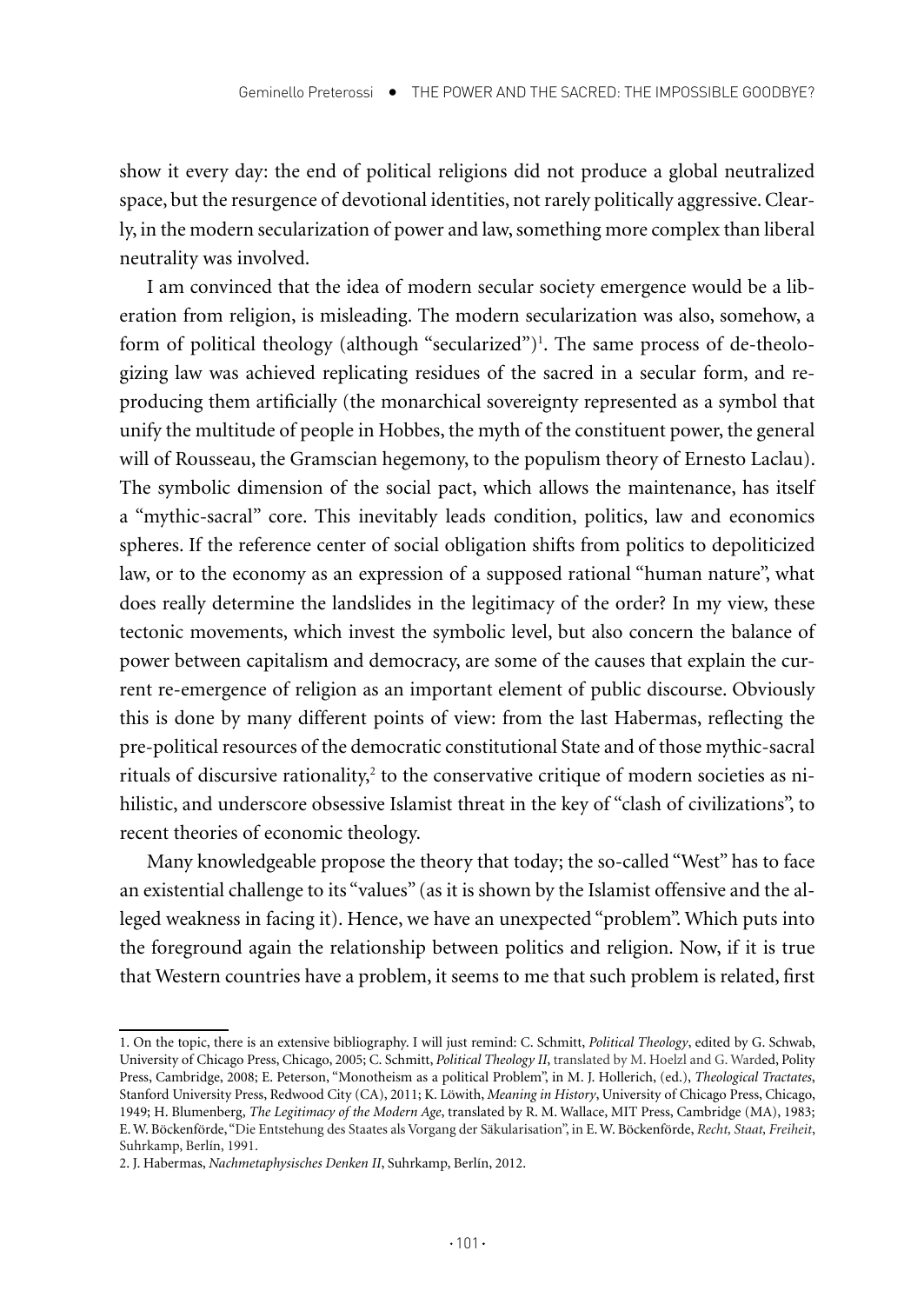of all, to the countries themselves. That is, with their uncertain political identity, with the inability to respond politically to doubts about their "status": is it really ultimately nihilistic, cut off by now from any axiological, ethical and political investment, from any democratic and social planning? Anyone who goes against the West (for understandable reasons of resistance to its arrogance or in the name of an irrational hatred) can only refer to its internal contradiction (as it appears as the "non-place" of the "cult of nothingness," according to a successful autointerpretation), to which inconsistencies, hypocrisy, cynicism, lack of reciprocity, "humanitarian" violence can be connected. The fall of communism as political religion has left a void that needed to be covered, so Islam has become the reference point of those who were excluded from neoliberal globalization (beyond religion as such).

The question is always about a theological-political background (more or less secular) of every institution of society (Lefort, Gauchet)<sup>3</sup>. That is, the role played by references to "absolutes" –from the functional point of view, they are revealing because they are believed and felt as such– in the validation of society (Schmitt). If, in view of its deficit and in the absence of other sources of hope, a fundamentalist and uncompromising religious background melds, to an exponential growth of the sense of injustice and to the desperate need to imagine an alternative, the result is an explosive mix of social and identity anger. Moreover, we have to think that the political-symbolic establishment of the social is not only used to legitimize power, but also to keep open the prospect of change and therefore, of hope. The fact that current absolutist capitalism, whose background is denied and the hope of a better life is lost, are the reasons why the West appears disarmed.

If we add the fact that there is not any strategic vision, one that would be able to identify and defuse the deep wells of hatred, the tension centers for identity (such as the Palestinian question, which instead has been removed), and to avoid repeating the tremendous mistakes made in Afghanistan and Iraq, there is no reason to be optimistic. The deceptive nature of the thesis about the "clash of civilizations" in no way prevents that it may become a self-fulfilling prophecy, if is not rationally countered: with the action on the actual causes of "fundamentalist terrorism" and the shared responsibility of the West. Beyond the bad rhetoric about "Western canon" as a compact identity, a serious reflection on the dead end Western countries, have found themselves after 1989 and consequences on democracy of post-political ideology are absent or clearly inadequate

<sup>3.</sup> See C. Lefort, *Essais sur le politique*, Editions du Seil, Paris, 1986; M. Gauchet, *The Disenchantment of the World*, Princeton University Press, Princeton, 1997.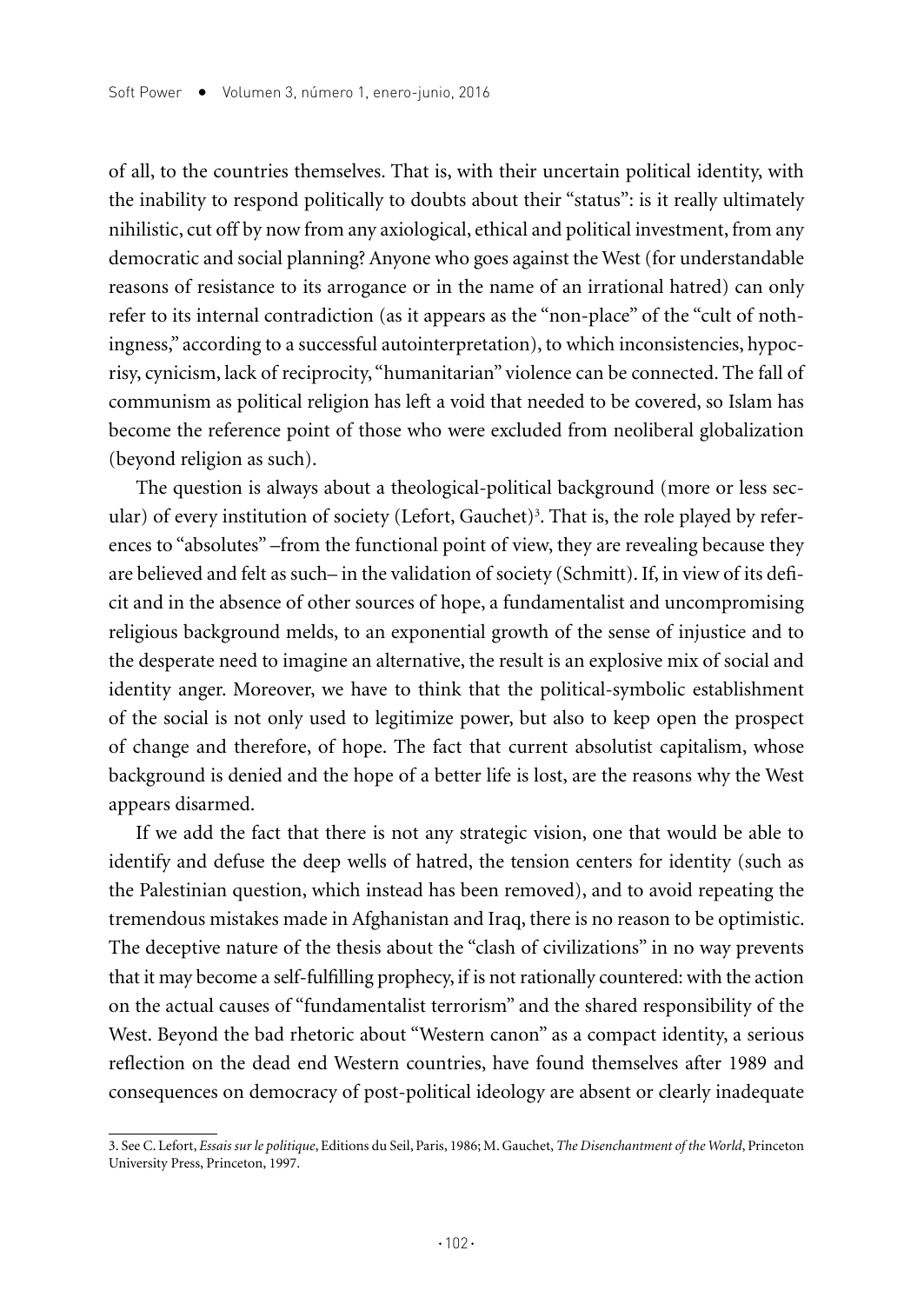in the mainstream thinking. The conformism of the elites is one of the most disturbing aspects of the crisis at West.

These calls upon the real guest of stone when it comes to dealing with power and sacred, religion and politics: capitalism and its "spiritual" dimension. Walter Benjamin had sharply caught, in a dense, short fragment, the "religious" character of capitalism<sup>4</sup>: not in the Weberian sense of his dependence on a particular religious ethos (for example, the Protestant spirit), but precisely in its deep structure. Capitalism is a religion without God and without dogma: pure worship. That is, daily and endless repetition of economic practices, as if they were rites (in a capitalist society "weekdays do not exist"). Or, to be more precise: God has lost its characteristic (transcendence, or its irreducible difference from the world with its automatism), but has not disappeared, instead he has been, let us say, metabolized: "Transcendence of God is failed. But he is not dead, he has been included in human destiny". A weak God, if he could not resist the mechanism he was incorporated by and whose he had been the architect. Benjamin identifies capitalism as the parasite of Christianity (the religion of the incarnation, of a God that lowers himself/becomes worldling). As we know, such an immanence can be found in at least two different outcomes: on one hand, philosophies of history and political religions; on the other, translation of the divine into the daily worship of the reproductive mechanism of capital. But Benjamin tends (probably exaggerating) to overlap them, leaving in the background the other aspect of the "transcendence-immanence" dialectic, the one that deals with the secularization of religious issues in ideology and political action. Marx, Freud and Nietzsche (three notorious "masters of suspicion") would be perfectly inscribed inside type of religious capitalist thought: socialism, psychoanalysis but also Nietzsche's active nihilism, would express a strengthening of the human aspect that actualizes itself in the repetition of a cult that does not expiate, does not redeem, but creates guilt/debt (Schuld). Hence, capitalism is a strange religion of despair, that does not allow changes of direction: "the essence of this religious movement, capitalism, involves a persistence up to the end, until the last and complete guilt/debt attributed to God, until it reaches a condition of cosmic despair in which there is still a hope. That is why capitalism is unprecedented: religion is no longer the reform of the being, but its complete ruin. Despair becomes a cosmic religious condition from which salvation is expected".

<sup>4.</sup> W. Benjamin, "Kapitalismus als Religion", in W. Benjamin, *Gesammelte Schriften*, R. Tiedemann und H. Schweppenhäuser, Suhrkamp, Berlín, 1991, Bd. VI, pp. 100-102.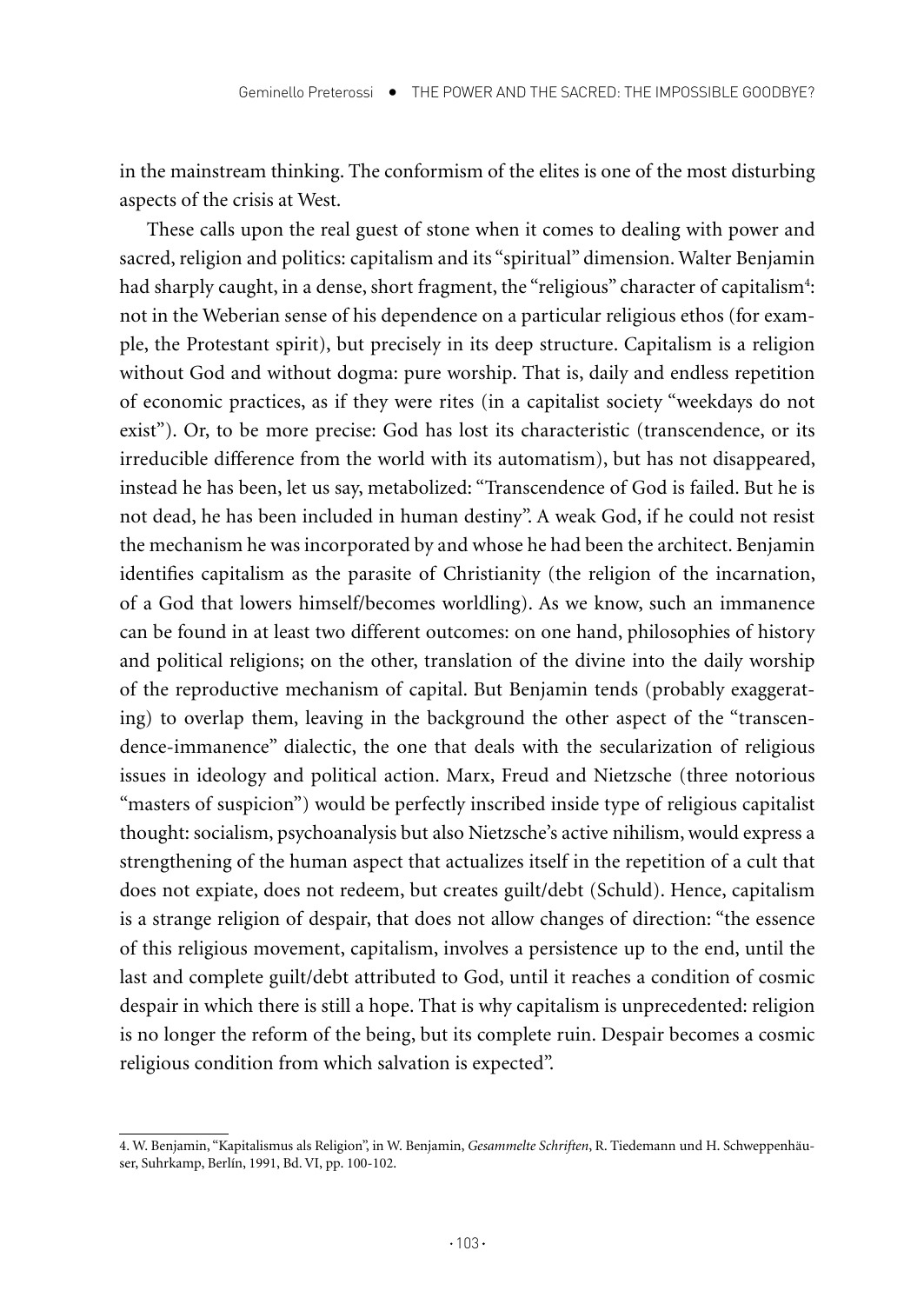Contemporary capitalist ideology appears indeed to be an immanentist cult that denies the "transcendence" even in its secular version (i.e., needs of human beings not resign themselves to the system and to have an alternative), demanding to monopolize and to complete its request. There is a paradox reflected here: on one hand, the principle by which we must live is still "religious", and on the other, it hides itself, and gets even stronger through its own misleading horizontality with no visible control. The true fideistic and intentionally misleading nature (though denied) emerges in the cult empowerment, which asserts itself –and here is the change, the difference– not through a sense of belonging to a "beloved" community but investing on the sense of an alleged "autonomy" of subjectivities assimilated by the neoliberal "cult" and thus, sterilized (from the "capitalization" of the whole expertise of human capacities to the generalized extension of the logic of evaluation, and to the economization of all social life). These mechanisms of indirect power make impossible to find a greater freedom, instead you will find control and passiveness. In our opinion, this is the reason why it is not allowed to harbor illusions on the alleged liberating potentialities of cognitive capitalism and on the possibility of significant changes from within the governance paradigm.

Regardless Benjamin, the huge gap between (modern) political theology and capitalism as a religion is that the "political" issue, taking on the problematic nature of human beings (hostility, vulnerability, fear, desire for power as symbolic recognition) and expressing transcendence in secular forms, left the anthropological question open in history. The post-political immanence of developed capitalism demands to reach a permanent end. Of course, as we know, for Nietzsche the replacement of theological by "political", accomplished with modern political theology, would open the way to the elimination of the "political" (i.e., the State). But it is highly questionable whether it is a destiny, which in that difficult "replacement" has been already fully decided. More realistically, it is the accumulation of several historical concrete passages –not necessary, but determined by the interaction of forces, and hence subject to change in their turn– that can explain the feeling of at least apparent and at the same time, disarming fulfillment of the prophecies by Nietzsche and Benjamin. After all, on the contrary, both the Communist heresy (not as a system of control, but as one of strength and subjectivity to the organized labour movement), and in many respects the social democracies with their constitutions (thanks mainly to the consequences of the presence of that historical subject) are proof that you can provide, albeit in different forms and with various degrees, legitimacy to the "political" even in the post-traditional mass societies. This is the demonstration of a "difference": the possibility of an alter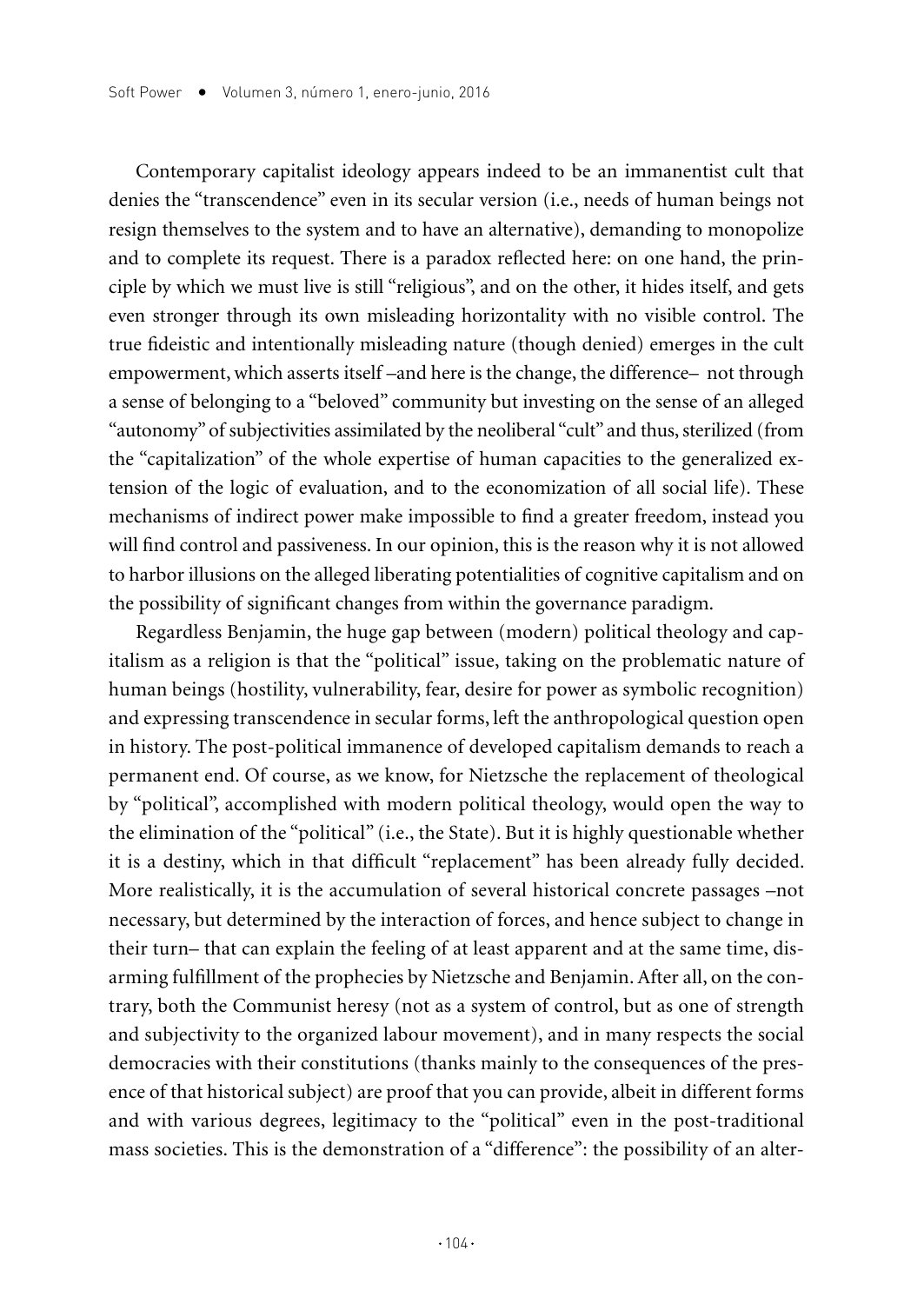native (of which in fact the new technocratic global elite would like to erase the traces, even in its social democratic form).

If we assume that the market is a form of general political rationality, immanent to society, escaping from which is illusory, such an assumption can only lead to the ideological enhancement of neoliberal domain devices: step towards the affirmation of "truth" (i.e., effectiveness) of the "discourse of the capitalist" (Lacan) is very short. Above all, it appears inevitable to deny the existence of a policy, which declares a real conflict. But if secularization is fulfilled in the form of economics, is it really purely economic, or rather can it still express a "theological" matrix, even if is it translated into a form of life that reverses the political theology into "anti-politics" theology?

Foucault of course, compares the paradigm of "government", as widespread management of the lives and "population", to the one of sovereignty, which is vertically legitimated as representative of "people"5 . In doing so, it undoubtedly captures important aspects of the work of capillary power, focusing its investigation on its "terminal" (in the lower levels and the margins of society). But it seems to us that the "governmental" paradigm, more than a paradigm that expresses an autonomous and deeper social logic, is instead increasingly interwoven with the "sovereign" paradigm (which retains its validity, even with its metamorphosis and relativization), and in this key is more useful by a heuristic point of view. "Governmentality" would be a kind of long-term "material constitution", whose roots would be in the "pastoral power"<sup>6</sup>, but later would find its full realization in the modern economic liberalism. Such an interpretation, beyond historical and philosophical stunt jumping, involves questionable consequences: for example, transformations of the modern State, such as those related to social rights and the affirmation of democratic sovereignty, are neutralized, like surface waves that do not change current the background. Not to mention, in the economic field, Keynes's lesson. In my view, the "government" is not "the" paradigm of power in the West, a sort of its "revelation", that destroys centuries of modern legal doctrines (which have had a role in the creation of effectiveness) and philosophical theories (such as those of Hobbes or Rousseau, that have shown a good capacity of rational articulation of political order). The problem of legitimacy is not overpassed or replaced by the governmental performance. After all, "gubernaculum" model (as management and composition of the parts) has not historically been a neutral model:

<sup>5.</sup> M. Foucault*, The Birth of Biopolitics*, A. I. Davidson (ed.), translated by G. Purchell, Palgrave Macmillan, London, 2008. 6. M. Foucault, *Security, Territory, Population*, I. Davidson (ed.), translated by G. Purchell, Palgrave Macmillan, London, 2009.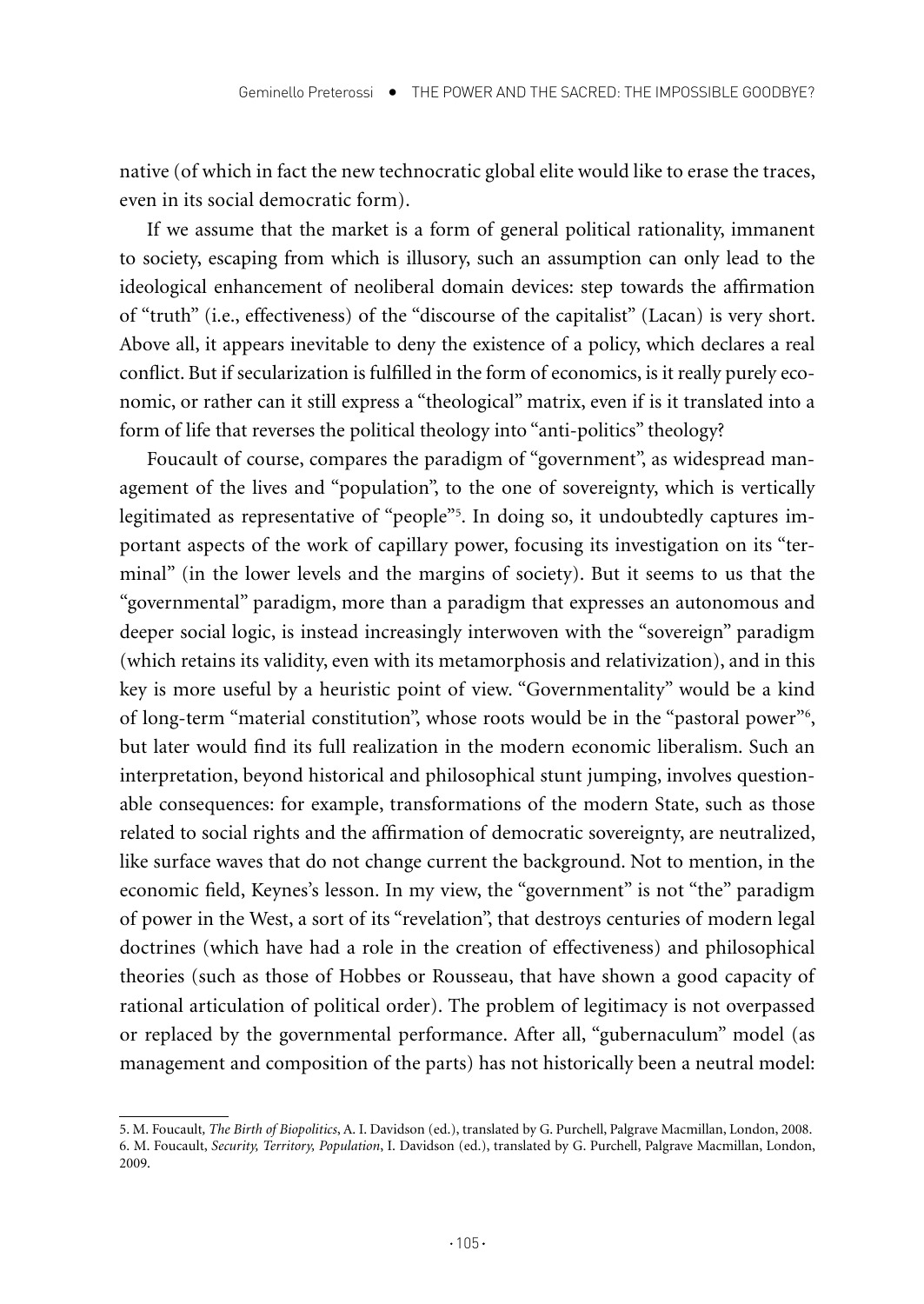hierarchical, organismic, communitarian, used to ignore the principle of equality and the individual rights in the name of special immutable statuses and related duties. Is it not deeply ideological to identify the doctrine of sovereignty (relativizing the transition from a monarchic to a popular one) merely as a mask of a "real" story (and thus "truer", of course), in a sort of paradoxical reiteration, with other categories, of the Marxian plan that opposed the structure to the superstructure? The "governmental" hypothesis is useful to enrich concrete practices of modern and late-modern power, to understand what are the resources (in terms of creation of subjects' behaviour) from which globalization gleans (which however is not a definitive anthropological event but a process in motion, as all the events of history, and therefore susceptible to political action). But it makes no sense to generalize uncritically that paradigm. Archaeology as counter-history is a brilliant method that, based on a theoretical hypothesis underlying the power, enabled, in its application, irrefutable acquisitions (on insanity, prison, etc.). There is a risk that it could result, especially in certain uses of biopolitics, perhaps in spite of intentions, in a tacit philosophy of history and in a political philosophic camouflage of neoliberalism.

Recently, in the wake of Foucault and Benjamin, also Giorgio Agamben<sup>7</sup> has attempted to outline an alternative paradigm to the theological-political one, investigating genealogically economic and pastoral function performed by the Christian religion and the Church, in order to understand the structure of the power as a "government of men" in western countries. Such an approach, despite its seemingly antiquarian character, is a philosophical-political stance tuned on the "Zeitgeist". Of great interest, but also a source of doubt not only on the overall resilience of this interpretation of an historical-conceptual point of view, but also on its partiality despite the claim of being exhaustive: is it really true that the economic theology "incorporates" the political theology, and when exactly? Is it really true that the global economy is the recovery or even the fulfillment of an old, unitary and forgotten tradition (from Aristotle's *oikonomia* to trinitarian theology)? Is it credible that the "glory" has to do with an essential "economic" power, and not also, and especially, with the autonomous symbolic efficacy of a charismatic leadership with a clear political and military profile (from ancient Rome to the medieval Germanic assemblies to the huge gatherings of the twentieth century)? Is the argument according to which public opinion and *acclamatio* are basically the same thing quite forced, as it states that they obey the same "communicative" logic (as if there were no distinction between critical discourse in a pluralistic society and plebiscitary acclamation), and that both are working as glo-

<sup>7.</sup> See G. Agamben, *The Kingdom and the Glory*, translated by Lorenzo Chiesa and M. Mandarini, Stanford University Press, Redwood City (CA), 2011.